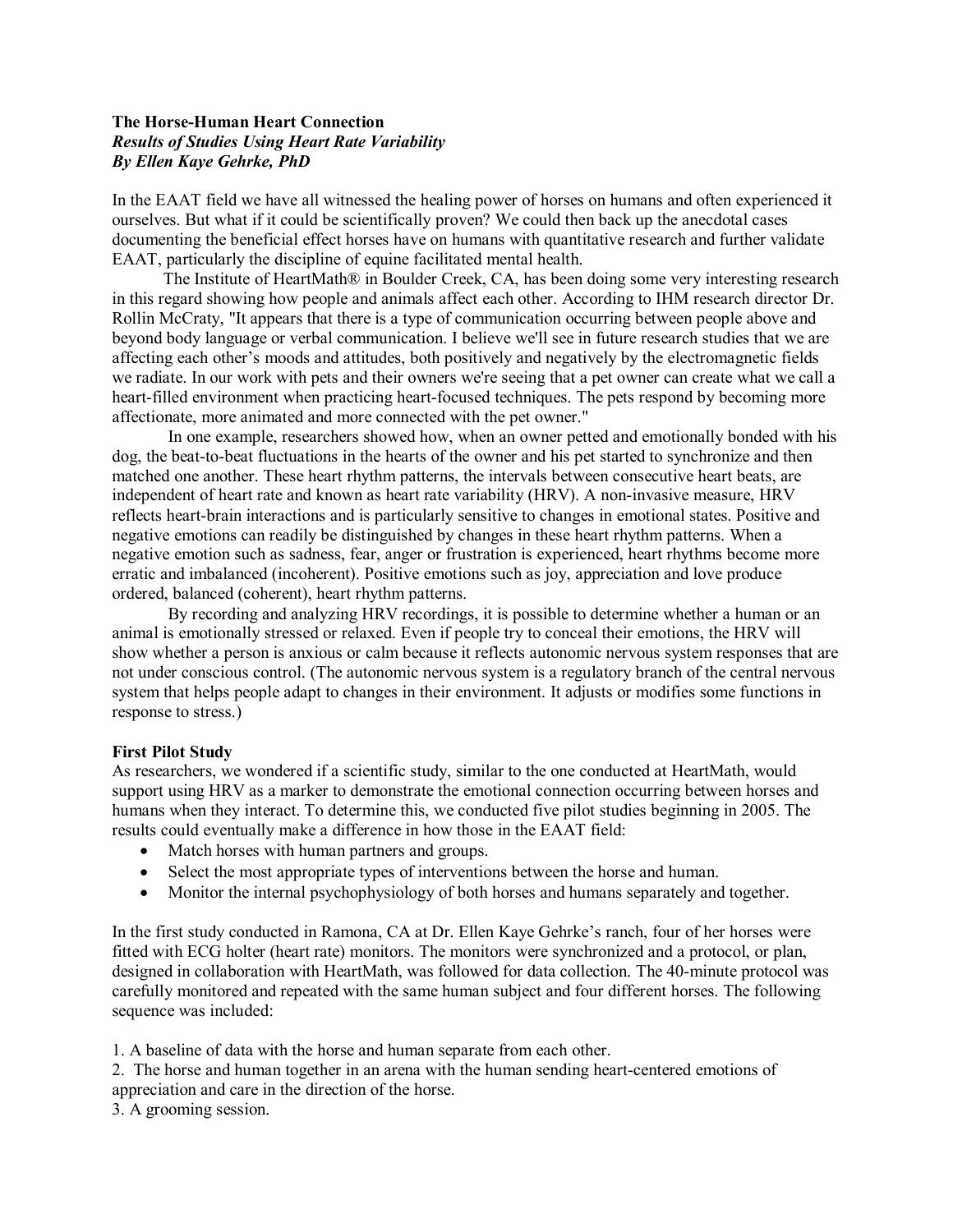- 4. Companion walking.
- 5. A riding sequence.

When the data were analyzed by HeartMath, it was apparent that there were regular rhythms occurring in the HRVs of many of the horses. However, we did not fully understand the physiological significance of these rhythms. Regular rhythms appeared in the humans' HRVs when they were sending emotions of appreciation and care towards the horse. In one case, the horse only showed regular HRV rhythms when the person was projecting feelings of appreciation. Based on the pilot study, it was concluded that the research was worth pursuing since there were indications of a relationship in HRV between horses and humans.

#### **Second Pilot Study**

Realizing that it was important to establish that HRV in horses exhibited similar patterns as humans, the second study included 12 horses from the same herd. (The research was funded by Lisa Walters and Richard Lang of The EquuSatori Center.) In the study, every horse was monitored for 24 hours to determine each horse's baseline HRV. The results confirmed that horse HRV rhythms, although somewhat slower than human HRV rhythms, oscillate, or fluctuate within a similar frequency range (0.01 to 0.4 Hz), indicating that the same instrument set at the same setting can be used to accurately measure HRV in both humans and horses. On the basis of these results, we assumed that an HRV analysis could be used as a marker to demonstrate a connection between horses and humans.

The 24-hour readings provided another note of interest. During the 24-hour recording all the horses demonstrated very consistent HRV patterns, indicative of experiencing positive emotional states, unless something fearful or threatening was introduced. Even then, once the "scary" intruder left (e.g., the trash truck), HRV returned to a coherent pattern within a few minutes. Horses in this herd appeared to live in a healthy state with a balanced autonomic nervous system. Based on HRV research on stress in horses this meant the horses were primarily in a positive emotional state throughout the 24-hour readings. This did not include any riding or human interaction other than normal feeding patterns.

## **Third Pilot Study**

The third pilot study was designed to explore the question of whether horses, when interacting with each other, exhibited signs of emotion that could indicate their sentient nature. Dr. Ellen Kaye Gehrke attached external ECG monitors to four different pairs of horses to capture the activity of the [heart](http://en.wikipedia.org/wiki/Heart) over [time](http://en.wikipedia.org/wiki/Time). Two of the pairs included horses known to be close friends. One pair included horses in the same herd who rarely interacted. The fourth pair included a mare and her 4-month old filly. The 30-minute protocol for each pair was as follows:

- Horses together.
- · A horse taken out of sight of the other horse by the horse handler.
- · Horses brought back together.
- The second horse taken out of sight by the horse handler.

The results confirmed that horses are in tune with one another as indicated by changes in the HRV patterns. The close friend pairs had HRV patterns showing some degree of synchronicity, rising and falling together for the most part. The HRVs of the non-friends showed no relationship with one another, and the mare and foal were unable to be separated out of sight since the stress reaction was so strong.

One pair of horses had, what would be labeled in human terms, a co-dependent relationship. Even though their HRVs overlapped when together, their HRV measures indicated significant stress when they were separated from one another. This part of the study appears to confirm that horses are sentient beings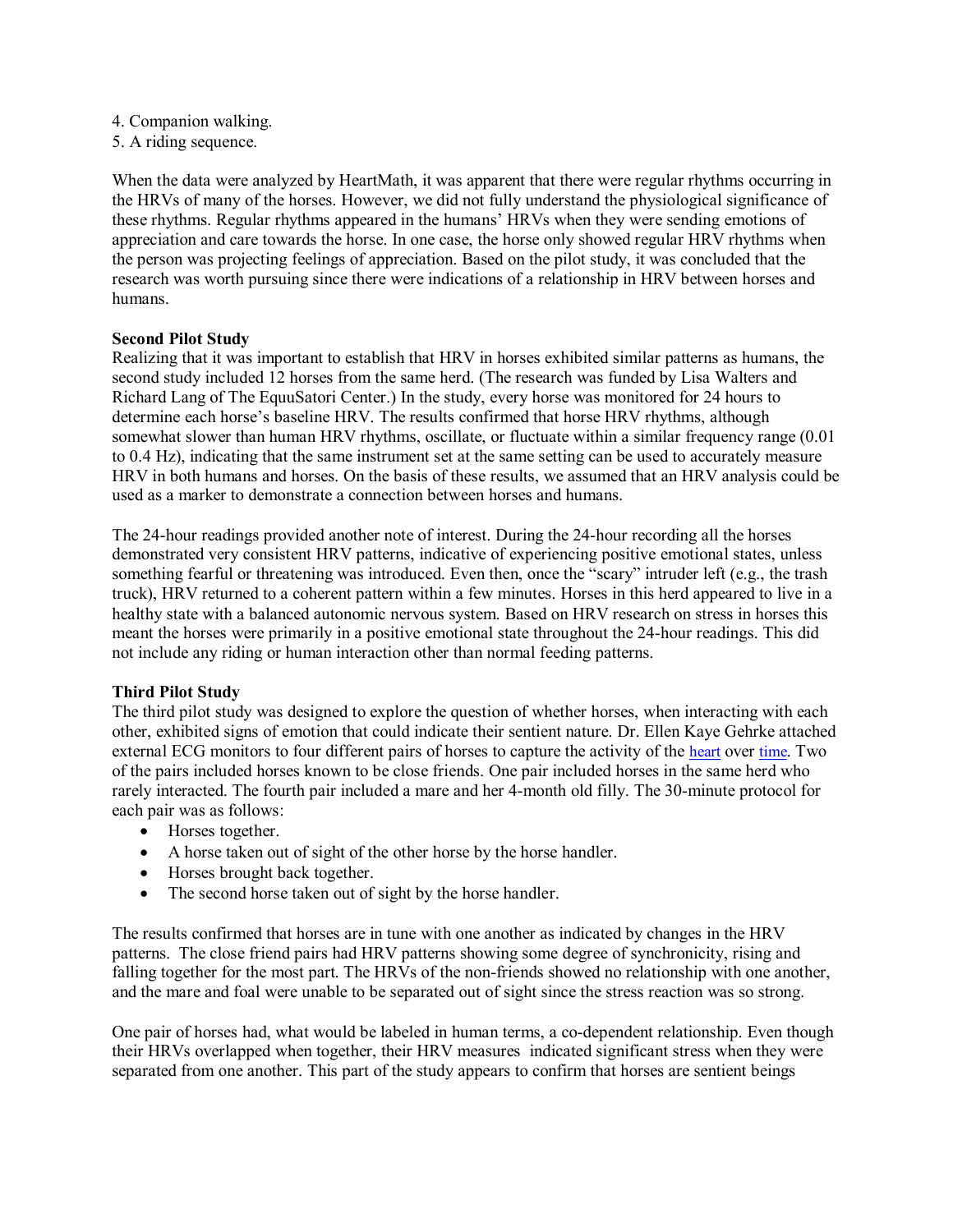aware of, and connected to, their herd mates, and that they have emotional reactions when changes occur in their situation.

The researchers commented on their own experiences of observing the reactions of horses who live together when one is taken away for a ride or a therapy session and the other horse acts extremely stressed and unfocused on "the job." Based on this part of the study, it appeared to confirm that horses are sentient beings, that is they are aware of, and connected to, their herd mater and that they have emotional reactions when changes occur in their situation.

## **Fourth & Fifth Studies**

The fourth and fifth pilot studies included horses interacting with their owners similar to the initial protocol and introduced an unknown person. One might have thought that if a horse did not know the human in the study, the horse's HRV would reveal more stress. This was not the case. As it turned out, it really did not make a difference whether the horse knew the person or not. The rhythm of the person's HRV was more important than whether they had a relationship with the horse. That meant that when a horse interacted with an unknown human, the horse's stress level was entirely dependent on the stress level of the human. If someone had an unstressed, balanced HRV, then the horses were interested in interacting with them, which was reflected in the horses' HRV readings, indicating they were relaxed.

At this stage we wanted to explore the intensity of the relationship between horses and humans. Dr. Ann Baldwin, a physiologist from the University of Arizona, joined Dr. Kaye Gehrke for the fifth study. Data were collected in Tucson in September 2008 with seven pairs of horses and humans. The data looked very much like those of the original pilot study, except that Dr. Baldwin was able to go beyond HeartMath's data analysis and actually pick out the specific rhythmic frequencies of HRV for each horse and each human.

We found that when humans projected a positive emotional state to the horse, a frequency spike appeared in the person's HRV of about 0.1 cycles/second. This means that when people experience positive emotions their heart rate cycles up and down regularly every 10 seconds. This gives us a way of measuring whether a person is effectively projecting positive emotions or not. Interestingly, the HRV frequencies specific to that horse showed up in all but one of the human subjects' HRV. It appeared that each person synchronized his or her particular HRV frequency cycle to match the horse's specific frequency cycle. This result was reproducible and was observed in six out of the seven horse-human pairs. The synchronicity was sometimes seen if the person was just sitting calmly in the arena with the horse and not consciously projecting positive feelings towards the horse.

In the one horse-human pair in which the human did not match the horse's specific frequencies, the person stated that she was distracted with other responsibilities during the recording. Her HRV also did not display the characteristic frequency spike associated with feeling positive emotions.

## **Finding**

At this stage of the research here are some potential findings; however, more research is needed to confirm preliminary results.

1. There is a relationship between horses and humans that can be measured using heart rate variability to potentially determine levels of stress or well-being in the human and the horse when interacting.

2. Horses' HRV is observed to be similar in frequency dynamics to humans and can be used as an indicator for research studies between horses and humans of well-being and stress reactions.

3. Horses are sentient beings as demonstrated by their stress reactions when interacting and experiencing separation from herd members.